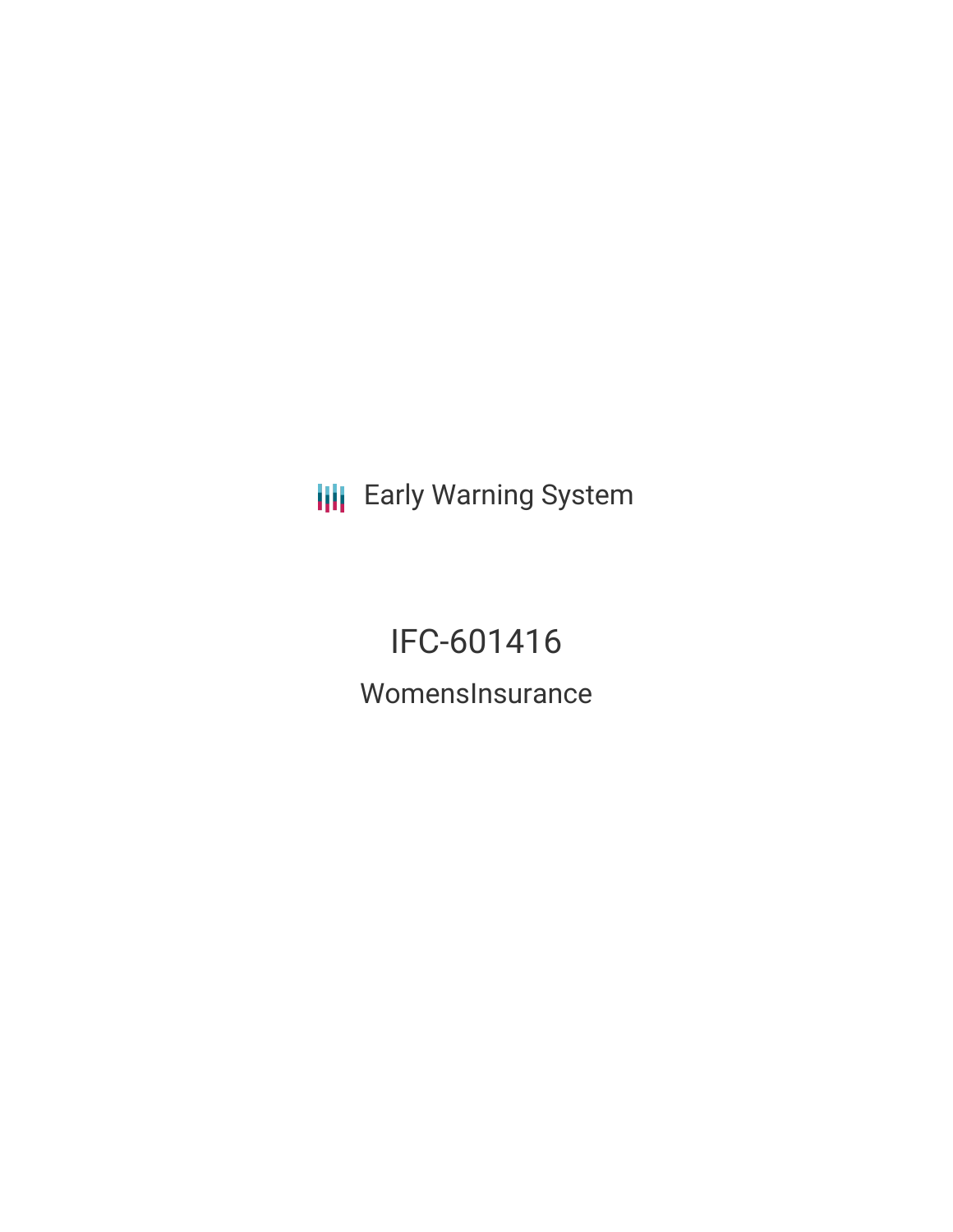

### **Quick Facts**

| <b>Financial Institutions</b> | International Finance Corporation (IFC) |
|-------------------------------|-----------------------------------------|
| <b>Status</b>                 | Approved                                |
| <b>Bank Risk Rating</b>       |                                         |
| <b>Voting Date</b>            | 2016-09-27                              |
| <b>Sectors</b>                | Finance                                 |
| <b>Investment Type(s)</b>     | <b>Advisory Services</b>                |
| <b>Project Cost (USD)</b>     | \$652.12 million                        |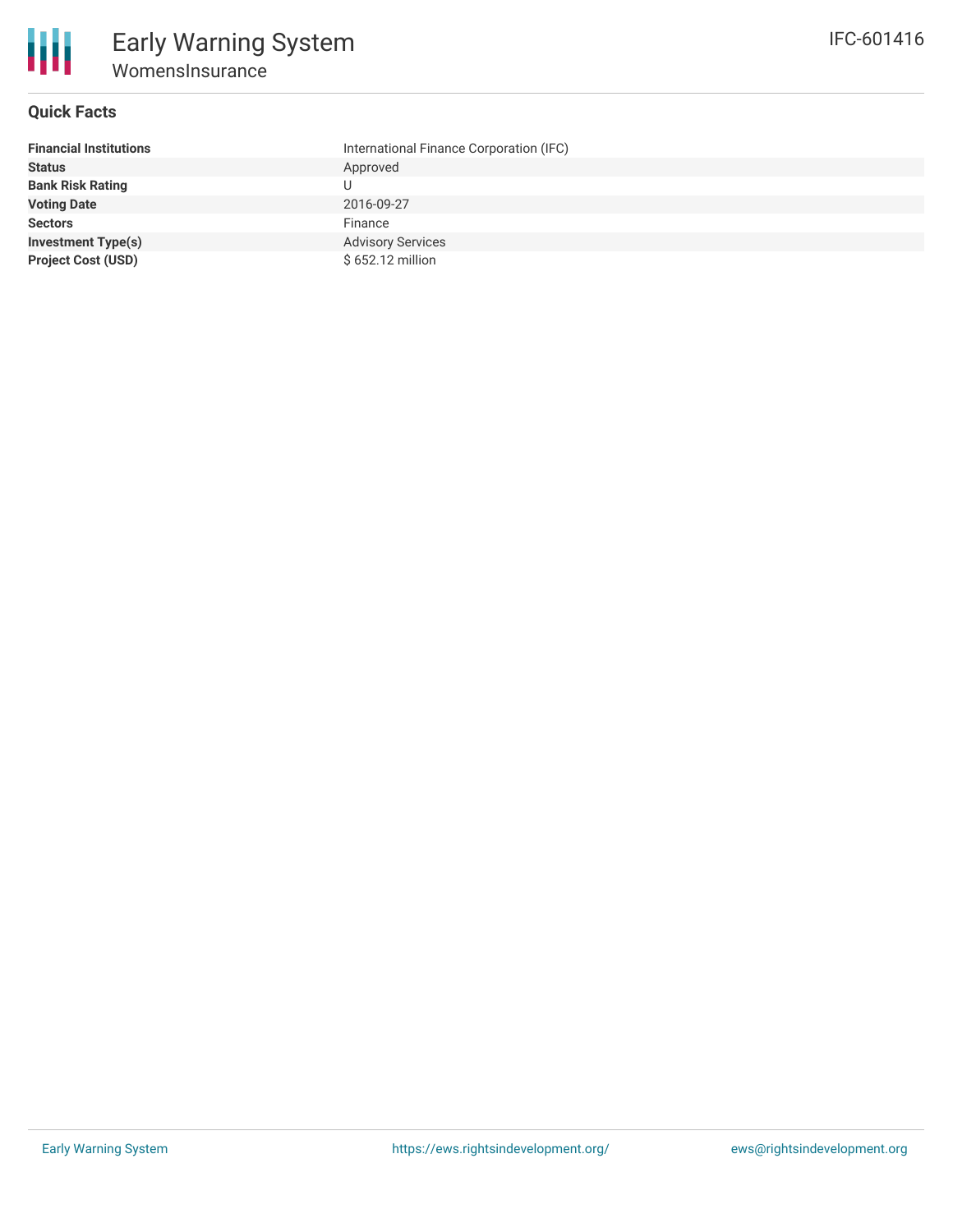## **Project Description**

According to IFC's website, this project builds on IFC's successful launch of the SheforShield: Insure Women to Better Protect All report in September 2015. The report highlights that the women's market will represent a \$1.7T opportunity for the insurance industry by 2030, 50% coming from ten emerging countries alone. It recommends insurers to identify and target women based on their fast changing socioeconomic-and income status.

The objective of this project is to support insurance companies in developing their Women's Market approach and creating solutions to help increase women's financial protection and risk mitigation mechanisms in 3 to 4 emerging/developing countries. IFC will also work with insurers piloting the program to increase women's awareness of insurance and customize products to better address their needs. Through the project, IFC and its pilot clients will target women as retail and lowincome clients, entrepreneurs, and women within the distribution/sales force.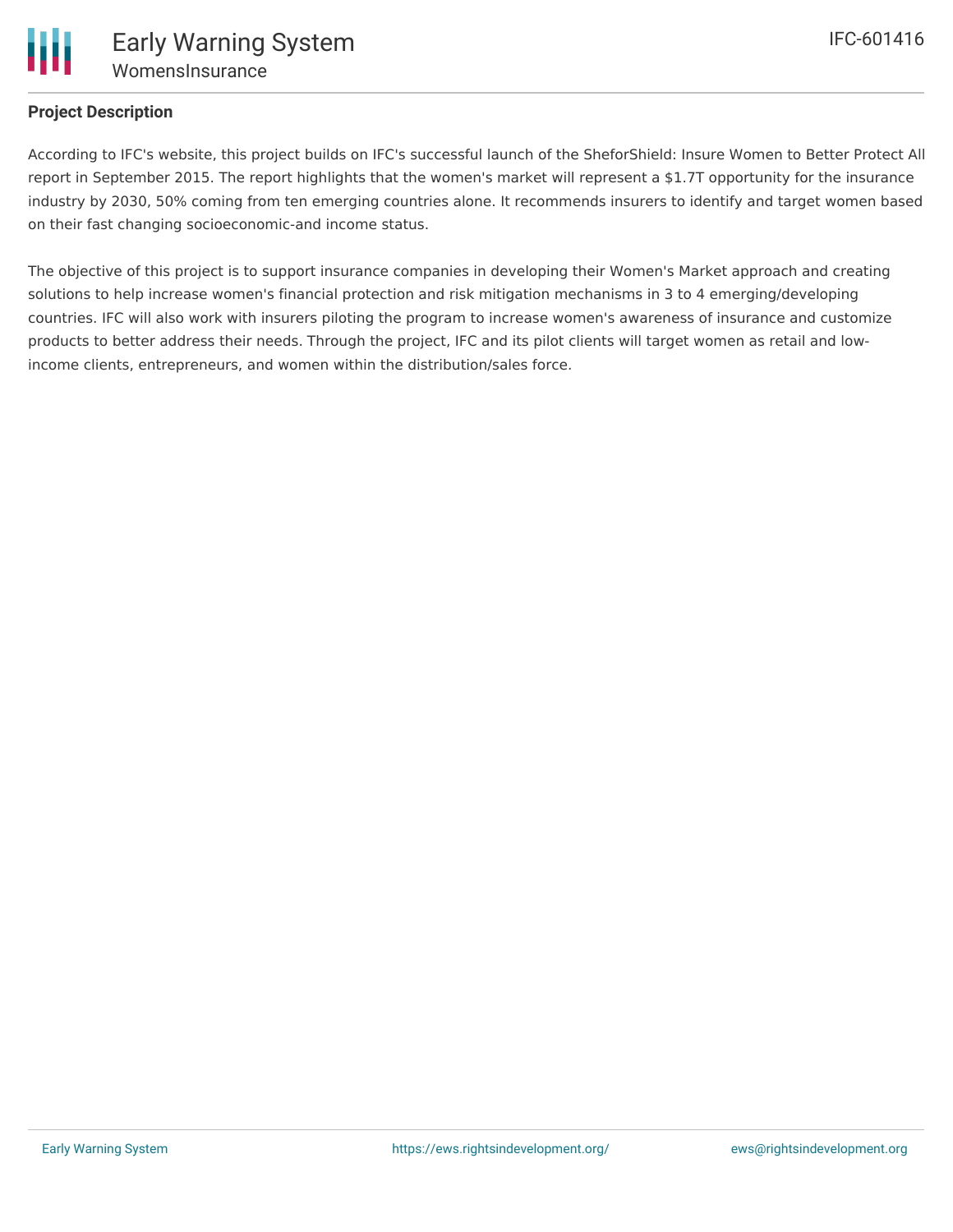#### **Investment Description**

• International Finance Corporation (IFC)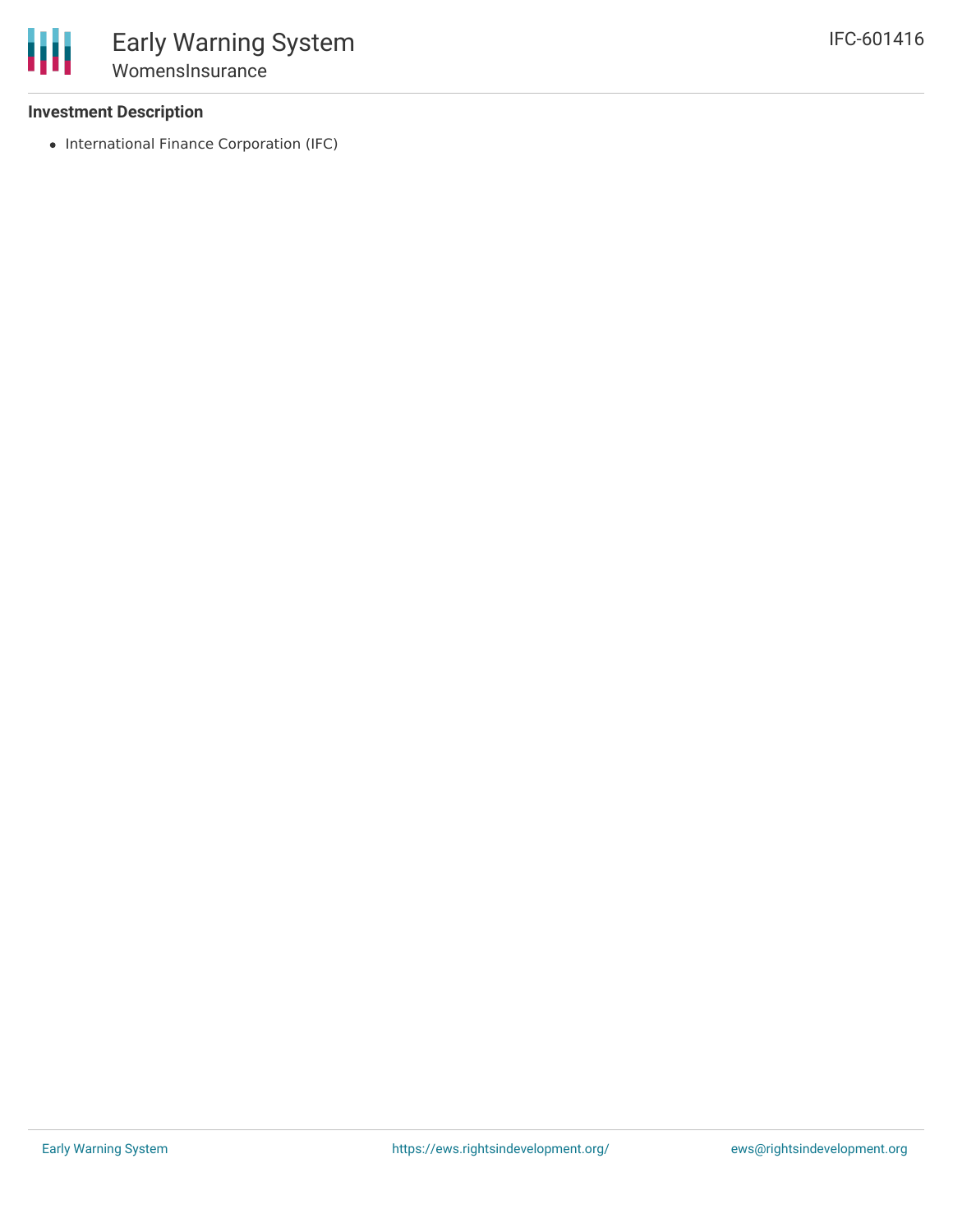### **Contact Information**

No contact information provided at the time of disclosure.

#### ACCOUNTABILITY MECHANISM OF IFC

The Compliance Advisor Ombudsman (CAO) is the independent complaint mechanism and fact-finding body for people who believe they are likely to be, or have been, adversely affected by an IFC or MIGA- financed project. If you submit a complaint to the CAO, they may assist you in resolving a dispute with the company and/or investigate to assess whether the IFC is following its own policies and procedures for preventing harm to people or the environment. If you want to submit a complaint electronically, you can email the CAO at CAO@worldbankgroup.org. You can learn more about the CAO and how to file a complaint at http://www.cao-ombudsman.org/